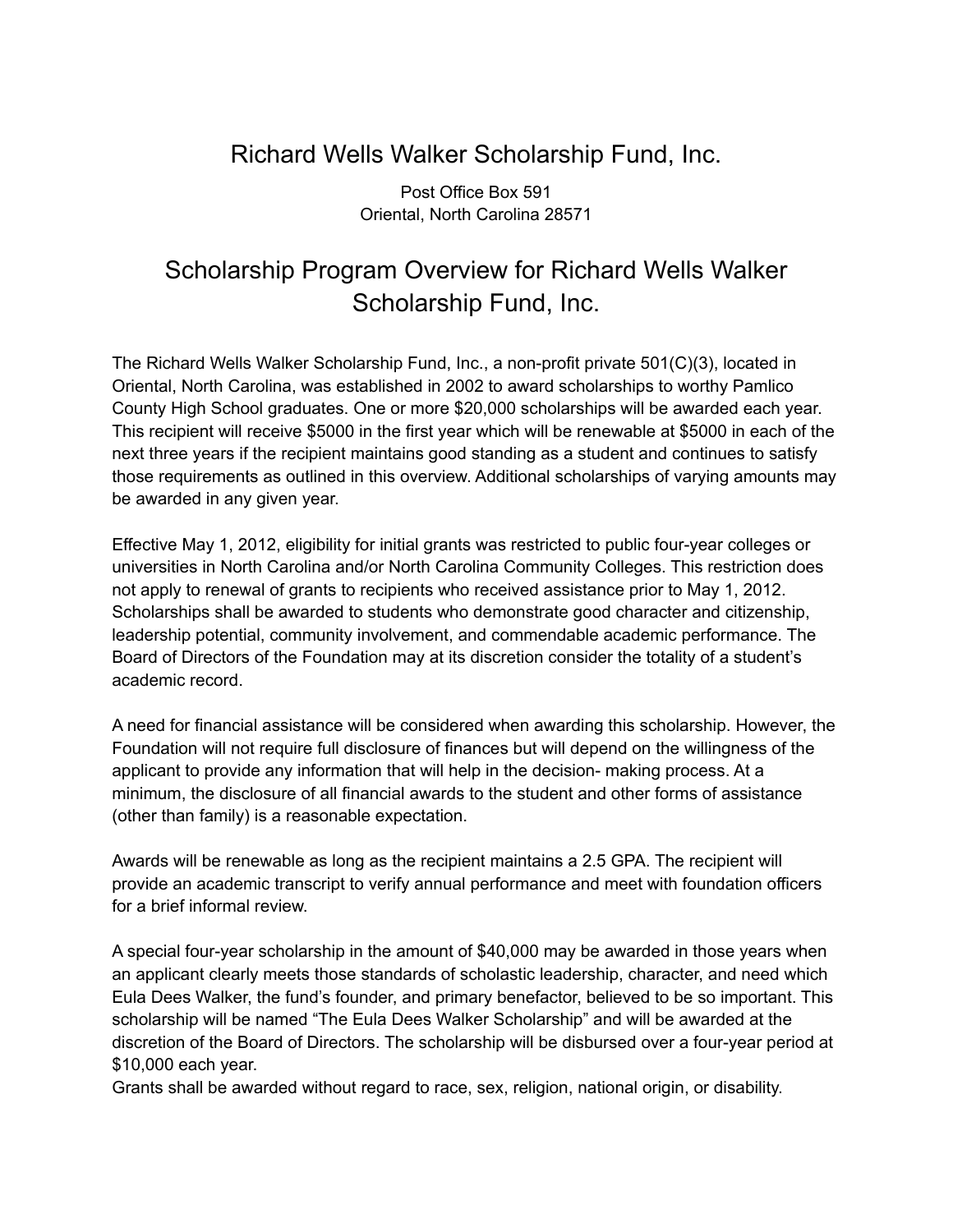## **Application Process**

In order to apply for a Richard Wells Walker Scholarship each candidate must complete a cover sheet and submit a letter of application containing the following information:

- Name
- Address
- Phone Number
- List the two-year or four-year colleges to which you have been accepted. Which one do you plan to attend?
- Discuss participation in extracurricular activities and community involvement. Please address the impact of these activities on your personal development.
- Discuss your academic and career goals.
- Note any awards or honors received.
- Discuss current or previous employment if applicable.
- Please apprise the Foundation of any other issues of which you wish them to be aware of in considering your application. To a point, the more information provided the better the Foundation can understand the applicants, their qualifications, and their needs.

The following are required for consideration of your application:

- Appropriate transcripts
- Two letters of recommendation with one letter being from an appropriate faculty member who knows you well and one personal letter in nature, e.g. minister, community member, etc.
- A list of all financial aid awards (including any scholarships) you have received and for what you have applied
- The results of your FAFSA application (if applicable)
- SAT and/or ACT scores (if applicable)

The deadline for submitting letters of application and supplementary materials is May 19, 2022.

All applications and related materials should be submitted to the Pamlico County High School Guidance Department.

## Other Requirements

In addition to submitting an application for this scholarship, each applicant should include an official copy of his/her transcript and academic record in a sealed envelope signed by the school counselor/advisor. In addition, each applicant selected as a finalist may be asked to attend a personal interview.